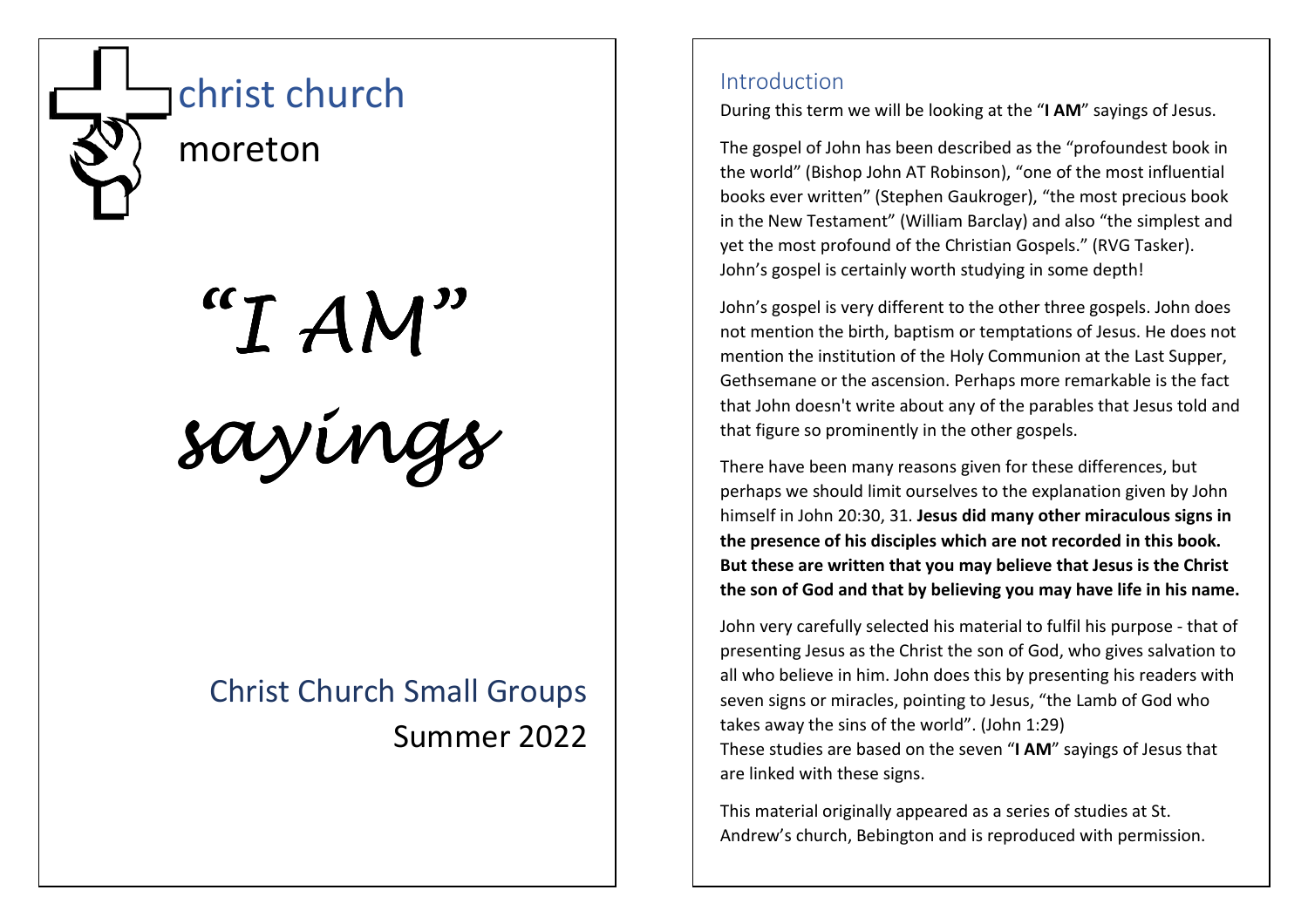| Study 1: | I am the Way and The Truth and The Life |
|----------|-----------------------------------------|
| Study 2: | I am the light of the world             |
| Study 3: | I am the gate                           |
| Study 4: | I am the bread of life                  |
| Study 5: | I am the true vine you are the branches |

Some of these studies are longer than others. Please feel free to omit some questions and focus on those that are of most value to your group.

I have also included a "Homework" question at the end of each study. This is for you to reflect over the following week upon how to apply what we have learnt. Feel free to start your next homegroup with any thoughts that you have had upon this.

I will not be marking the homework.

## I am the Way and The Truth and The Life



John uses 7 "I AM" sayings of Jesus in his Gospel. This expression was first used in Exodus 3:14 where God, speaking to Moses, describes himself as "I AM WHO I AM" and as the "I AM". This comes from the verb 'to be' and could be translated as "I am", "I was", or "I will be".

"No other words could so perfectly express the revealed truth and infinite mystery of the nature of a true God. "I AM WHO I AM" signifies that he is self-existent, the only real being and the source of reality. That he is self-sufficient. That he is eternal and unchangeable in his promises." [J. C. Connell].

1) What is Jesus saying about himself when he refers to himself as the "I AM"?

### Read John 14: 1-7

Note: This passage is part of the talk that Jesus gave to his disciples during the Last Supper. In other words, this is one of the last conversations that Jesus had with his disciples before being arrested, tried and crucified.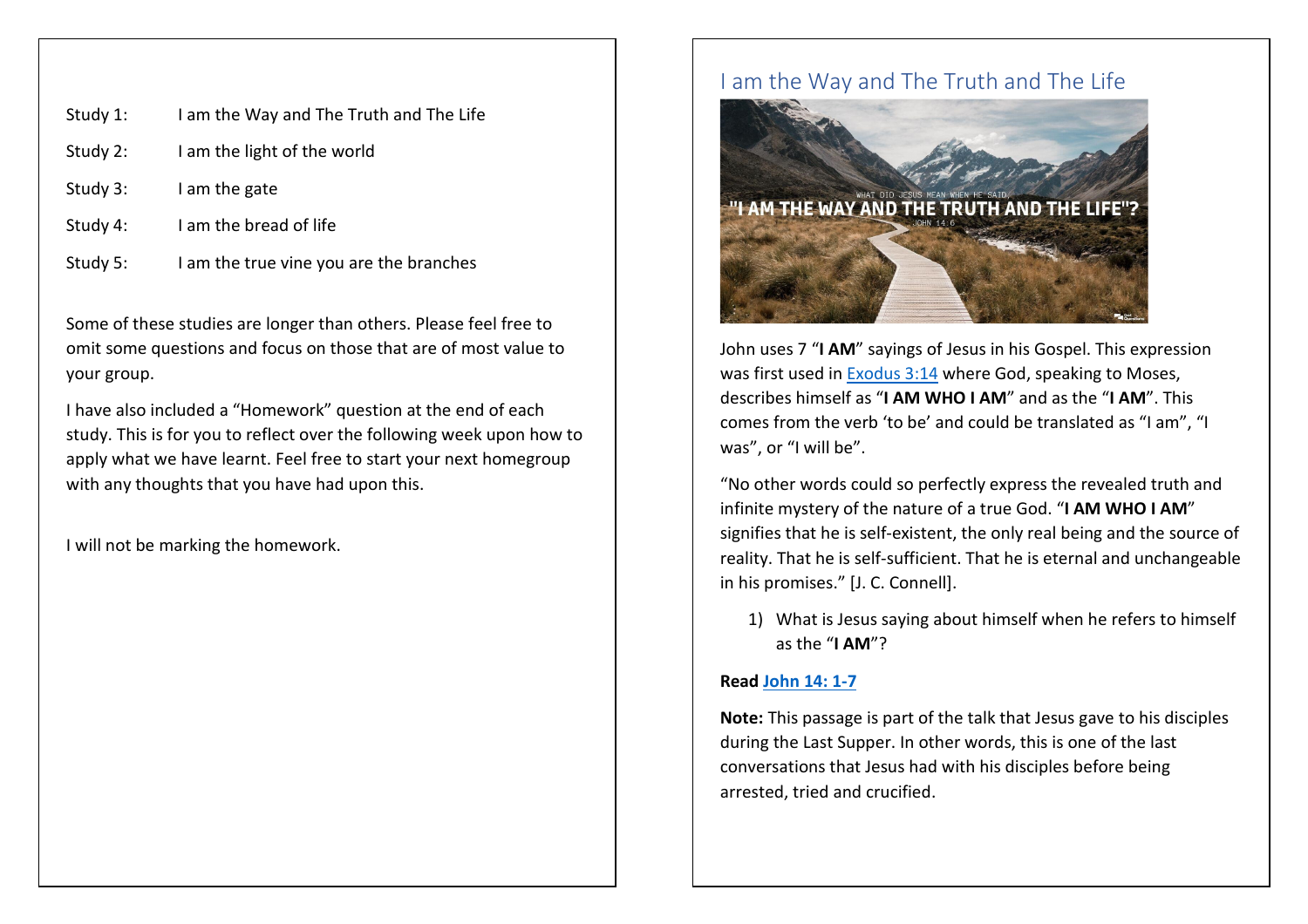- 2) Explain what Jesus said in these verses about his second coming and heaven?
- 3) What did Jesus mean when he said that he was "the way and the truth and the life?"
- 4) If someone asked you if people from other religions will go to heaven, what would you say? Give reasons?

### Read John 14: 8-14

- 5) What do you think Jesus meant when he said anyone who has seen me has seen the Father?
- 6) What do you think Jesus meant by his statement in <u>John</u> 14:12?
- 7) Do you think that it still applies to Christians today? (Link your answers with John 14:13,14)

### Homework:

Jesus answered, 'I am the way and the truth and the life. No one comes to the Father except through me.'

As Jesus is the only way, is there anything more that Christ Church should be doing to show the people of Moreton this way?

# I am the light of the world Introduction

In chapters 8 and 9 of his gospel John picks up on the themes first mentioned in John 1:4-5 "In him was life, and that life was the light of men. The light shines in the darkness, but the darkness has not understood it." In John 8:12 Jesus declares that he is the light of the world and in Chapter 9 he gives light to a blind man. The Jews do not understand this healing and excommunicate the blind man from the synagogue. This also illustrates John 1:11-12, "He came to that which was his own, but his own did not receive him. Yet to all who received him, to those who believed in his name, he gave the right become children of God."

### Read John 8:12

In John 7:2-14 we're told that Jesus was in Jerusalem for the feast of the tabernacle's, or Sukkot, as the Jews call it today. This festival celebrates the completion of the late harvest, but also remembered



the time when the Israelites were travelling from Egypt to the promised land. For the week of the festival, Jews lived in temporary shelters like their ancestors in the wilderness.

In the time of Jesus, on the evening

of the first day of the festival, there was a ceremony called "The illumination of the temple". Four big candelabra were placed in the centre of the court of women.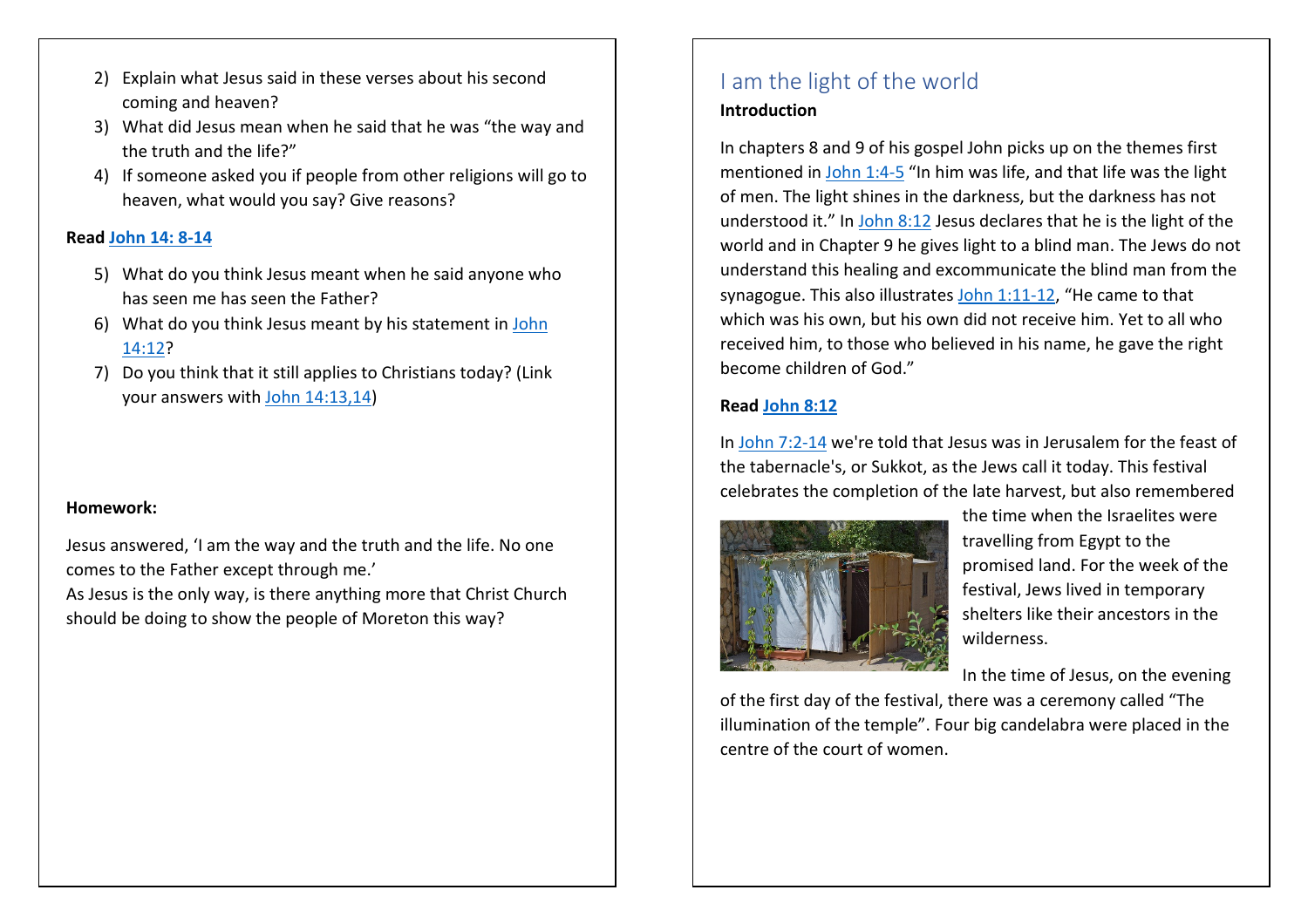

 As darkness fell, these candelabra were lit, as a reminder of the pillar of fire that guided the Israelites in the wilderness. See Exodus 13:21. The blaze could be seen all over Jerusalem.

- 1) Discuss what Jesus meant when he claimed to be the light of the world. Take into account the setting and Exodus 13:21.
- 2) In John 8:12 Jesus claimed to be the light of the world. In Matthew 5:14 Jesus said that his disciples are the light of theworld. Discuss how both are true.

### Read John 8:57-59.

- 3) What did Jesus mean by this statement?
- 4) Why did the Jews pick up stones to stone him?

### Read John 9:1-5.

- 5) When the disciples saw the blind beggar what do you think their first reaction should have been?
- 6) What was their first reaction?

### Homework:

When you see, for example, a homeless person selling the big issue, how do you react? How do most people react? Should a Christian be prepared to show more sympathy than others and help such people? What should have help should / could we give?

# I am the gate



### Read John 10:1-6

This passage is a link passage. John 9 ends with a blind man that Jesus had just healed being thrown out of a synagogue. That is, excommunicated, by the Pharisees, the leaders of the Jews.

John 10 starts with a comparison between Jesus, the gate for the sheep, the Good Shepherd, and the leaders for people, the thieves and robbers, the hired hand who cares nothing for the sheep. The Old Testament frequently pictures the leaders of Israel as shepherds who did not do their jobs properly. Here's just one example:

'"Woe to the shepherds who are destroying and scattering the sheep of my pasture!" Declares the Lord. Therefore, this is what the Lord, the God of Israel, says to the shepherds who tend my people: "Because you have scattered my flock and driven them away and have not bestowed care on them, I will bestow punishment on you for the evil you have done," declares the Lord.' Jeremiah 23:1-2.

There were two types of sheepfold in Palestine:

First there were communal sheepfolds which were often found in towns and villages. These were used mainly in the winter. Shepherds would bring their sheep down from the hills and leave them in fold overnight in the care of a watchmen. In the morning the shepherd would return and call his own sheep out and lead them to a new pasture.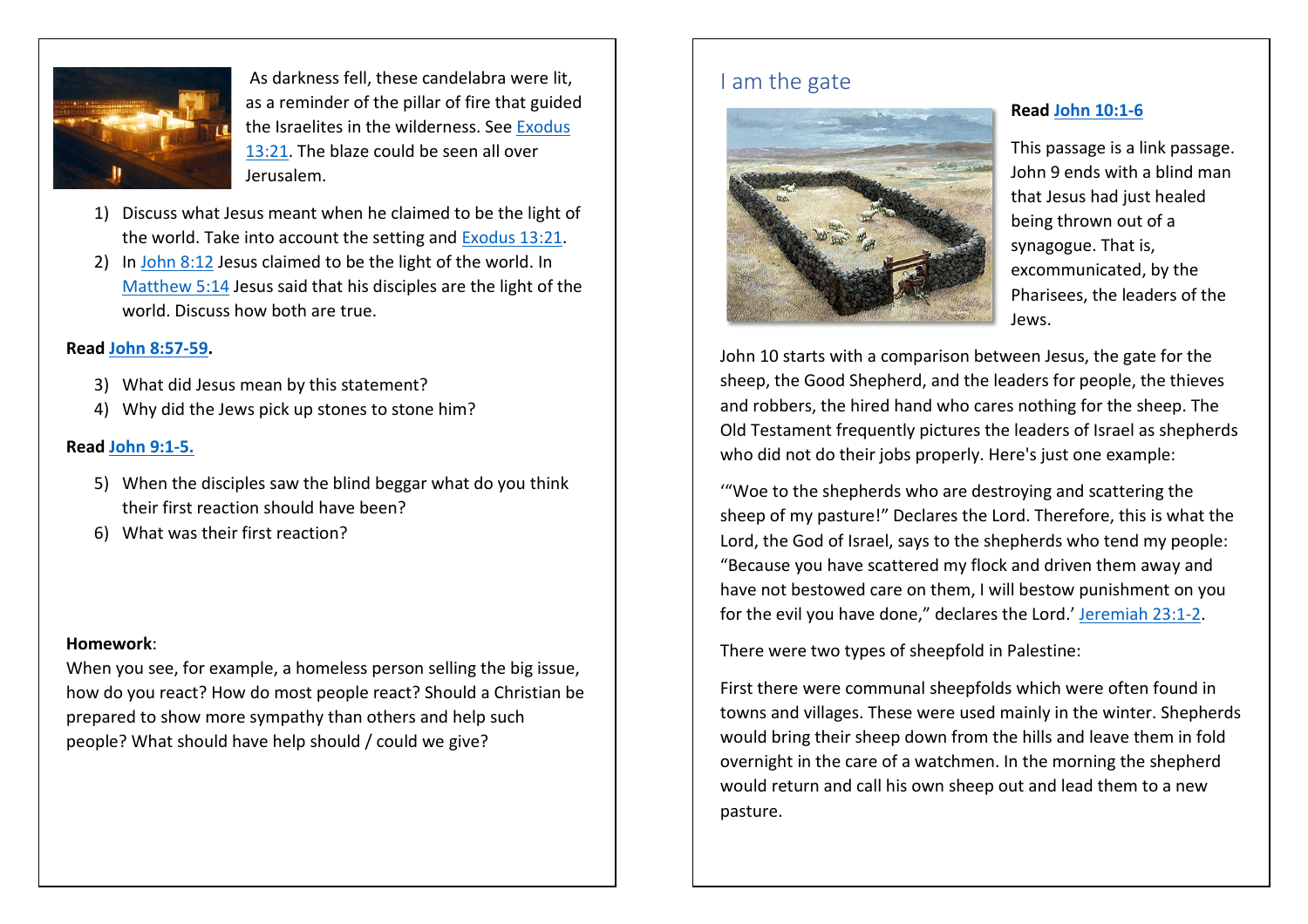Secondly, there were sheepfolds out in the hills which, during the warm months, the shepherds would use overnight. the shepherd would sleep across the opening.

- 1) What type of sheepfold was Jesus referring to in <u>John 10:1-</u> 6?
- 2) Discuss the meaning of this 'figure of speech', e.g. who were the strangers in the thieves?

### Read John 10:7-13

- 3) Which type of sheepfold was Jesus referring to John 10:7-10?
- 4) In what way is Jesus the gate for the sheep?

#### Read John 5:1-9.

This is the third sign recorded by John. As in other instances, the sign is followed by a detailed conversation, this time between Jesus and the Jewish leaders who had criticised his action.

The sign has clear links with John chapter 10 where Jesus describes himself as the gate to the sheepfold. All who came before him, the Jewish leaders, were thieves and robbers.

- 5) List the problems that the invalid had.
- 6) Note carefully the order of events that led to his healing.
- 7) Why do you think Jesus chose to heal this particular invalid?

### Homework.

"Do you want to get well?" We all need to ask ourselves whether we really want to be whole, healed people, or are we content with being emotionally, physically, and spiritually sick and crippled? The message from this passage is that God can heal us from whatever we need to be healed but do you want to get well?

# I am the bread of life



### Introduction

In this study we will be looking at both the saying of Jesus: "I am the bread of life" and the related conversation that Jesus had with the crowd. The two topics cannot be separated. They are closely related to the sign of the feeding of the 5000. The purpose of a sign was that he might preach the sermon.

In other words, the sign pointed to Jesus, the bread of life. This is in keeping with the general theme of John's gospel "Jesus did many other miraculous signs in the present system of his disciples, which are not recorded in this book. But these are written that you may believe that Jesus is the Christ, the son of God, and that by believing you may have life in his name." John 20: 30 31.

### Read John 6:22-29

- 1) Why was Jesus not very impressed by the inquisitiveness of the people and the enthusiasm that they showed for him?
- 2) How did Jesus respond to this misplace enthusiasm, and what did he mean?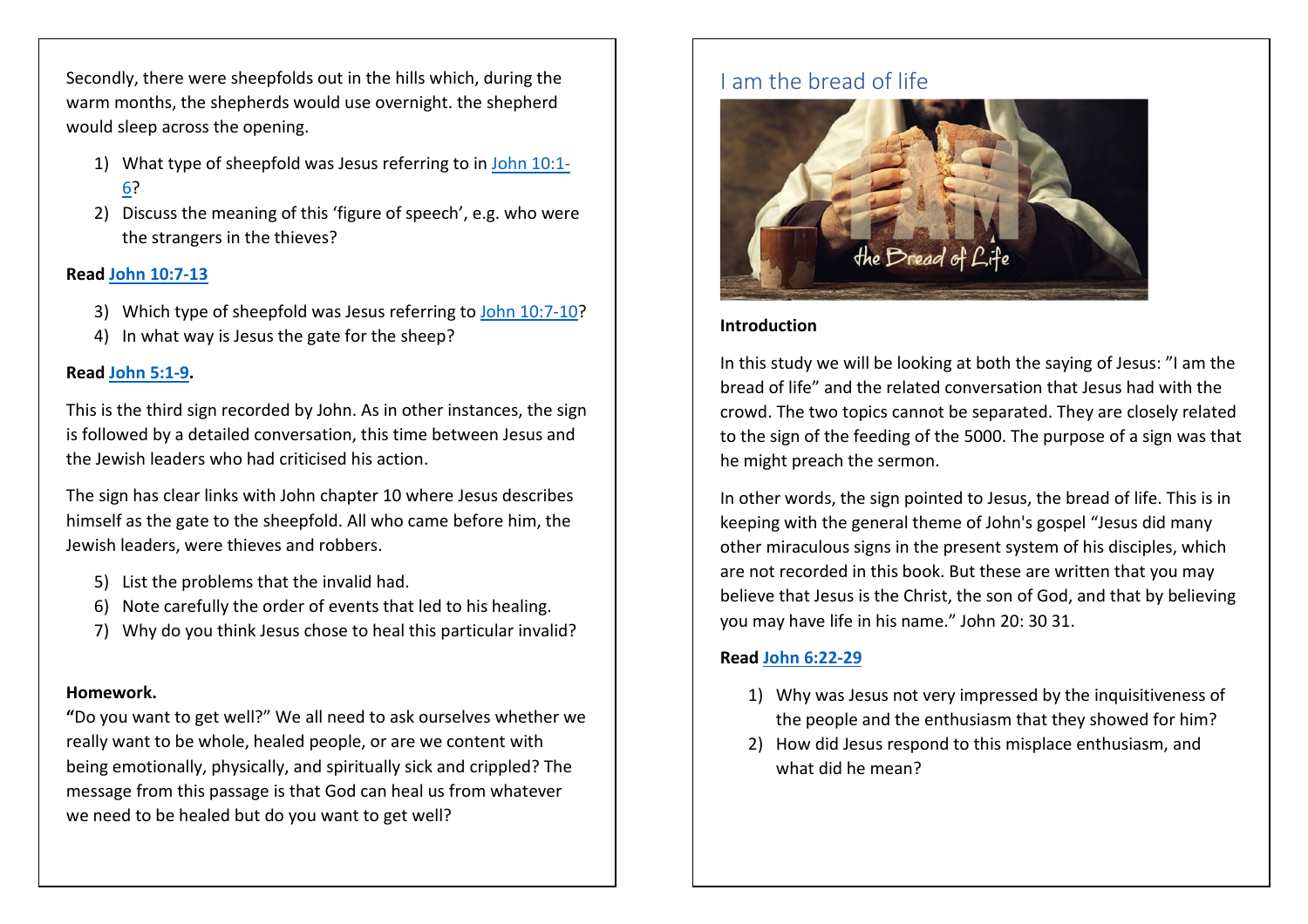God's seal of approval (John 6:27). 'There is a wealth of meaning in the phrase: "On him God the father his placed his seal of approval.'" [H.B. Tristram]. It was not the signature, but seal that authenticated in the ancient world. In commercial and political documents it was the seal, imprinted with the signet ring, which made the document valid.

- 3) What does it mean that God the father has placed his seal of approval on Jesus?
- 4) Look up the following verses and discuss what it means for Christian to be sealed by God.

Ephesians 1: 13,14Ephesians 4:302 Corinthians 1: 21-22

### Read John 6: 30-40

Manna in the desert: When the children of Israel were travelling from Egypt, where they had been slaves, through the desert to the promised land, God rained down bread from heaven to feed them. Exodus 16.

There was a strong Jewish belief that the Messiah would do the same thing: "As the first Redeemer (Moses) caused the manna to fall from heaven so shall a second Redeemer cause the manna to fall." [William Barclay]

- 5) What mistake did the Jews make about the manna in the desert?
- 6) What mistake did the Jews make about the bread that Jesus spoke about?
- 7) Discuss what Jesus meant when he described himself as the bread of life, and what this means for Christians today.

Read John 6: 41-59

- 8) Why did the Jews complain about Jesus? John 6:41-42?
- 9) What mistakes did they make about Jesus?

#### Homework:

The crowds followed Jesus for a number of reasons. Why do you follow Jesus? How do you show this by your actions?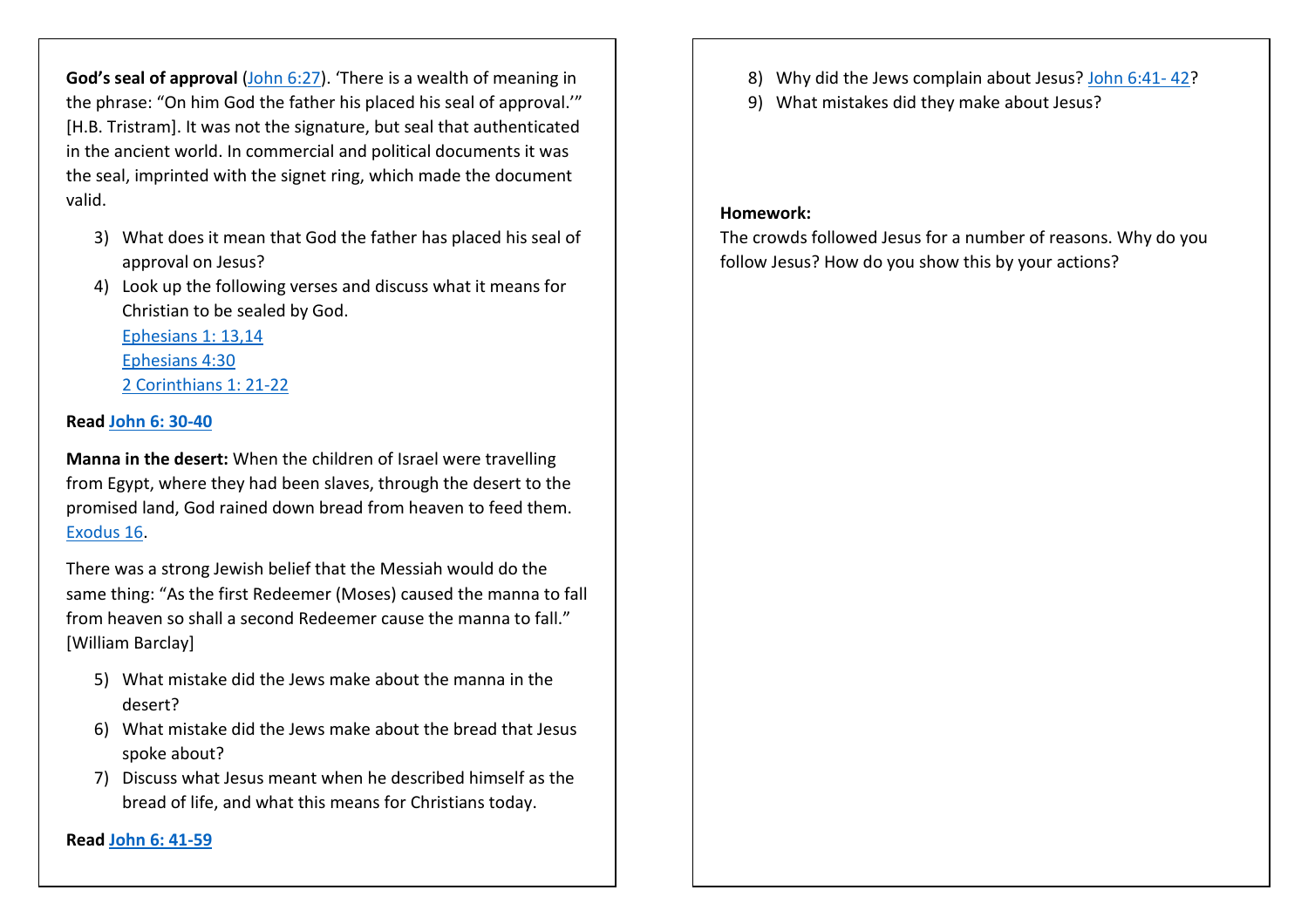## I am the true vine you are the branches



#### Introduction

The illustrations that Jesus uses in John's gospel, especially the I AM sayings, are frequently based on passages and themes from the Old Testament. The picture of a vine is no exception. And the disciples, to whom Jesus was speaking at the time, would have understood this new teaching on

the illustration.

Look at the following passages and indicate who is meant by the vine (or the vineyard) and what is its "condition".

### Isaiah 5:1-7

### Ezekiel 19:1,10-14

### Hosea 10:1-2

1. In the light of above passages, discuss why Jesus referred to himself as the true vine.

### Read John 15:1-8

- 2. How is this thought (of replacing old with something new) seen in the statement of Jesus that "He is the true vine?"
- 3. Compare and contrast a picture of gardening with being Christian.
- 4. What particular lessons are there for here for us individually and as a church?
- 5. What degrees of fruit bearing are mentioned in this passage and which applies to you? What do you think it means to bear fruit?

### Read John 15:5-17

Although John 15:1-8 gives the metaphor and John 15: 8-17 gives a commentary on the metaphor, it is useful to overlap the two passages to get the full force of the illustration.

- 6. Make a list of the privileges Christians can have if they remain in the vine (Christ).
- 7. List the conditions that apply for remaining in the Christ.
- 8. In John 15:7 Jesus says that is we that if we ask for whatever we wish, it will be given us. Try to explain this in relation to the illustration of the remaining in the vine.

### Important

It is important that we don't press this parable or metaphor too far. It is all about fruit bearing. We must stay close to (remain in) Jesus if we if we are to be fruitful. The parable has nothing to do with whether or not we can be "cut off" from the vine, that is, to lose our salvation It is the clear teaching of scripture that this will never happen.

### Homework:

Is there anything, personally or in our church, that we need to do in order for us to be more fruitful?